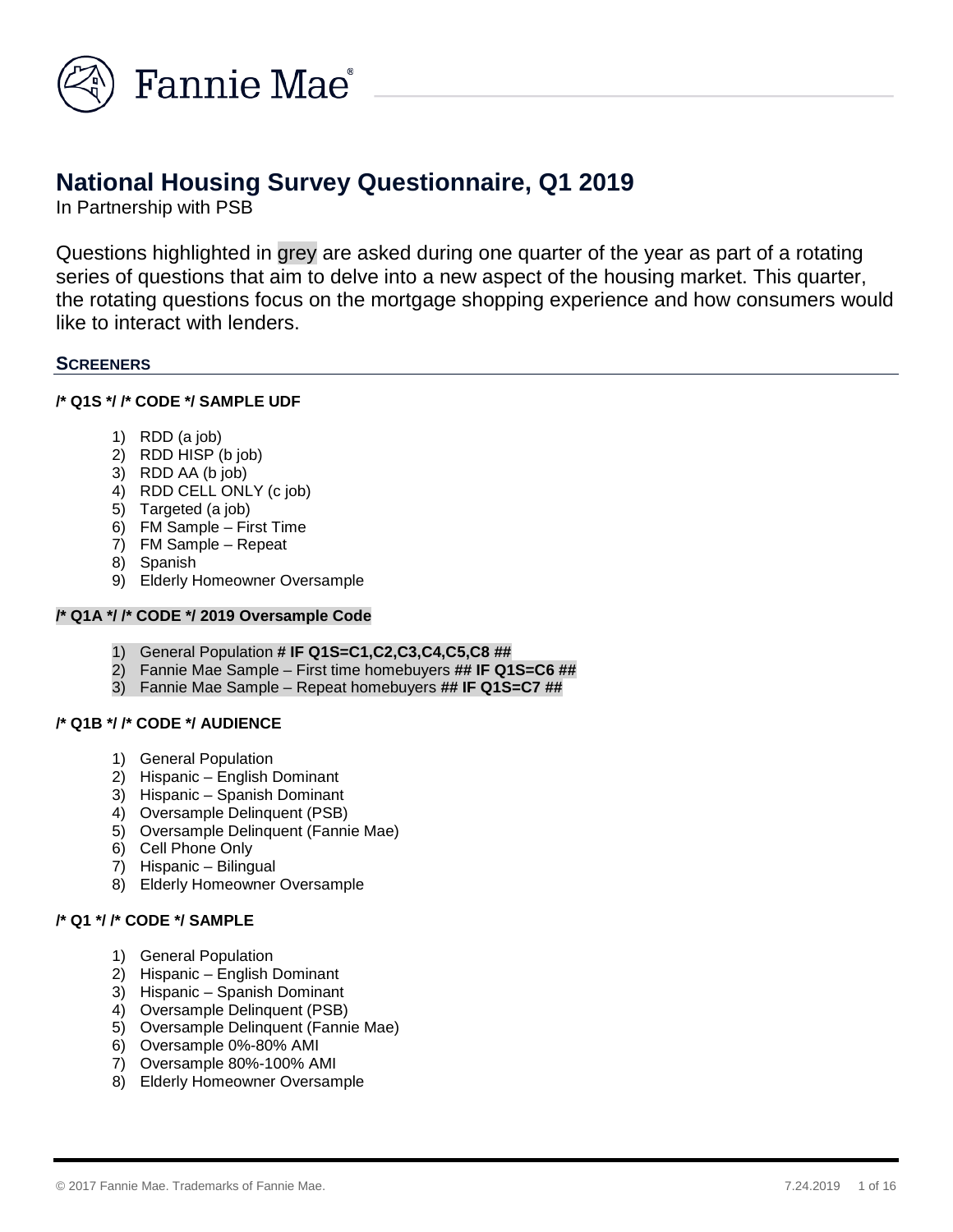

#### **/\* Q24cc \*/ ## IF Q1A= C2 or C3 ##** Do you own your primary residence?

- 1) Yes
- 2) No **/\* TERMINATE \*/**
- 3) Don't know **VOL /\* TERMINATE \*/**

#### **/\* Q25a \*/ ## IF Q1A= C2 or C3 ##** Is this the first home you've owned?

- 1) Yes **## IF Q1A = C3 THEN TERMINATE ##**
- 2) No **## IF Q1A = C2 THEN TERMINATE ##**
- 3) Don't know **VOL /\* TERMINATE \*/**

## **/\* Q25aa \*/ /\* CODE \*/ OVERSAMPLE AUDIENCE**

- 1) First time homebuyers **## CODE FIRST TIME HOMEBUYER IF 25a=C1 ##**
- 2) Repeat homebuyers **## CODE REPEAT HOMEBUYER IF Q25a=C2 ##**
- 3) Don't know **VOL ## IF ELSE ## /\* TERMINATE \*/**

## **/\* Q122a \*/** What is your age? **/\* OPEN END NUMERIC (18 TO 120) \*/ ## ALLOW DON'T KNOW ## ## TERMINATE IF YOUNGER THAN 18 ##**

- **/\* Q122b \*/ /\* CODE \*/** Age buckets **## CODE BASED ON Q122a ##**
	- 1) 18-20 **## IF Q122A=18-20 ##**
	- 2) 21-24 **## IF Q122A=21-24 ##**
	- 3) 25-29 **## IF Q122A=25-29 ##**
	- 4) 30-34 **## IF Q122A=30-34 ##**
	- 5) 35-39 **## IF Q122A=35-39 ##**
	- 6) 40-44 **## IF Q122A=40-44 ##**
	- 7) 45-49 **## IF Q122A=45-49 ##**
	- 8) 50-54 **## IF Q122A=50-54 ##**
	- 9) 55-59 **## IF Q122A=55-59 ##**
	- 10) 60-64 **## IF Q122A=60-64 ##**
	- 11) 65-69 **## IF Q122A=65-69 ##**
	- 12) 70-74 **## IF Q122A=70-74 ##**
	- 13) 75+ **## IF Q122A=75-120 ##**
	- 14) Don't know **## IF Q122A=Don't know ##**
- **/\* Q120a \*/** What is the ZIP code where you currently live? /\* **OPEN END NUMERIC (00001 TO 99999)** \*/ **## ADD DON'T KNOW VOL OPTION ##**

## **/\* Q3a \*/ /\* CODE \*/** State **## CODE BASED ON Q120a ##**

- 1) Alabama
- 2) Alaska
- 3) Arizona
- 4) Arkansas
- 5) California
- 6) Colorado
- 7) Connecticut
- 8) Delaware
- 9) District of Columbia
- 10) Florida
- 11) Georgia
- 12) Hawaii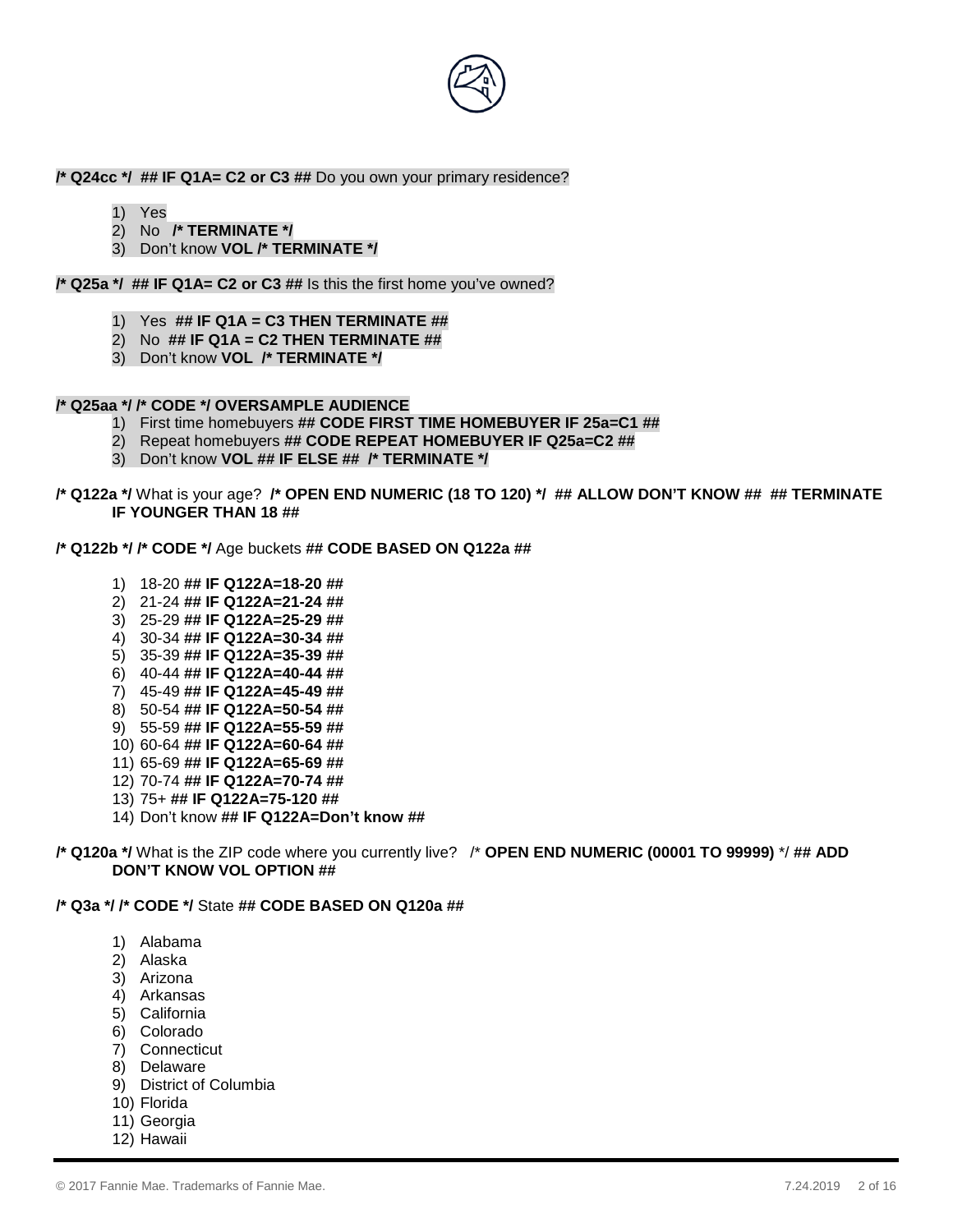- 13) Idaho
- 14) Illinois
- 15) Indiana
- 16) Iowa
- 17) Kansas
- 18) Kentucky
- 19) Louisiana
- 20) Maine
- 21) Maryland
- 22) Massachusetts
- 23) Michigan
- 24) Minnesota
- 25) Mississippi
- 26) Missouri
- 27) Montana
- 28) Nebraska
- 29) Nevada
- 30) New Hampshire
- 31) New Jersey
- 32) New Mexico
- 33) New York
- 34) North Carolina
- 35) North Dakota
- 36) Ohio
- 37) Oklahoma
- 38) Oregon
- 39) Pennsylvania
- 40) Rhode Island
- 41) South Carolina
- 42) South Dakota
- 43) Tennessee
- 44) Texas
- 45) Utah
- 46) Vermont
- 47) Virginia
- 48) Washington
- 49) West Virginia
- 50) Wisconsin
- 
- 51) Wyoming
- 52) Refused/Do not live in the United States

# **/\* QCENSUS \*/ /\* CODE \*/**

- 1) Division 1 **## CODE DIVISION 1 IF Q3=C7,20,22,30,40,46 ##**
- 2) Division 2 **## CODE DIVISION 2 IF Q3=C31,33,39 ##**
- 3) Division 3 **## CODE DIVISION 3 IF Q3=C14,15,23,36,50 ##**
- 4) Division 4 **## CODE DIVISION 4 IF Q3=C16,17,24,26,28,35,42 ##**
- 5) Division 5 **## CODE DIVISION 5 IF Q3=C8,9,10,11,21,34,41,47,49 ##**
- 6) Division 6 **## CODE DIVISION 6 IF Q3=C1,18,25,43 ##**
- 7) Division 7 **## CODE DIVISION 7 IF Q3=C4,19,37,44 ##**
- 8) Division 8 **## CODE DIVISION 8 IF Q3=C3,6,13,27,29,32,45,51 ##**
- 9) Division 9 **## CODE DIVISION 9 IF Q3=C2,5,12,38,48 ##**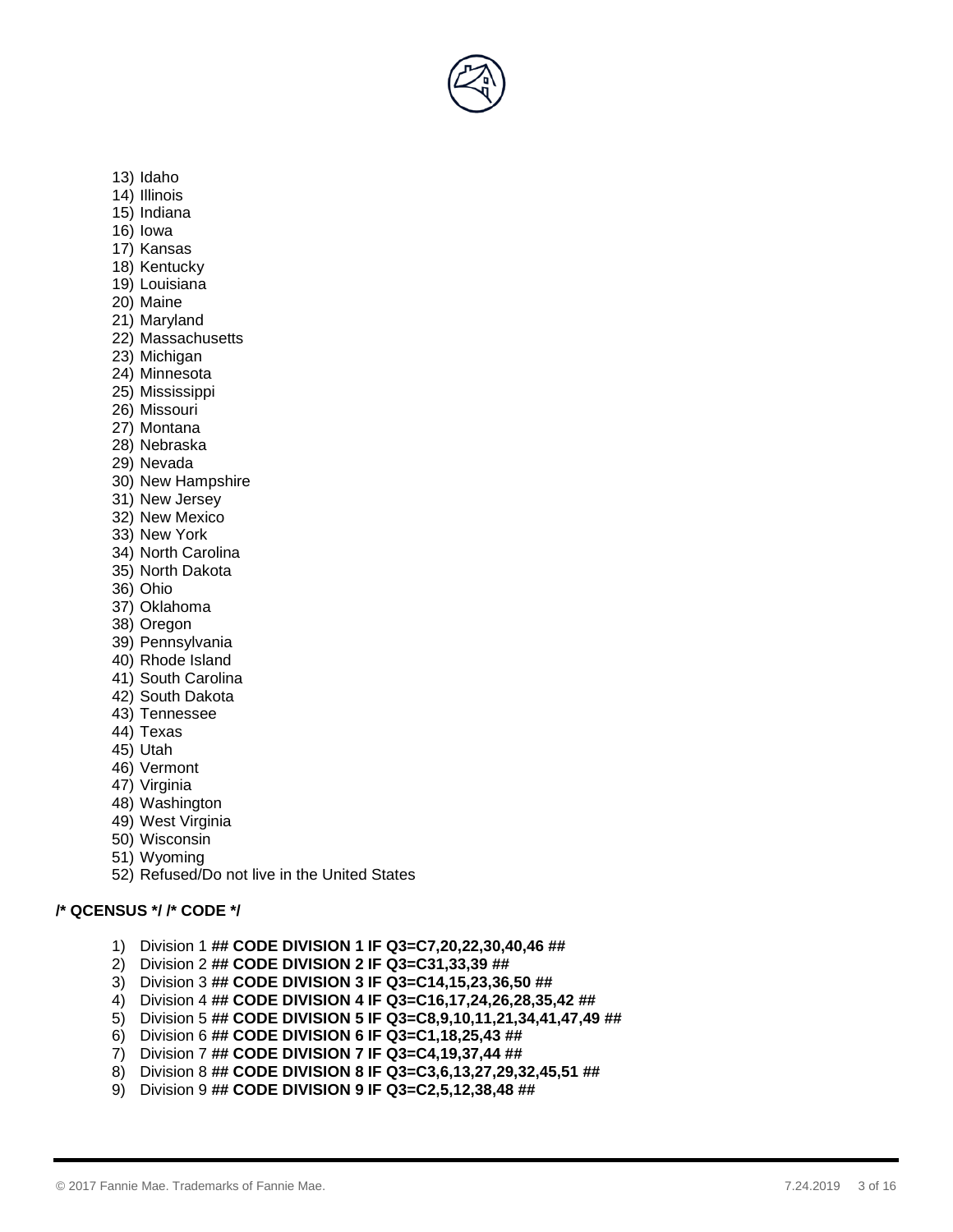

**/\* Q9 \*/** Which of the following best describes how financial decisions are made in your household? **READ CHOICES**

- 1) You make all or almost all financial decisions yourself.
- 2) You share financial decisions with your spouse, partner, or someone else in your household.
- 3) Your spouse or someone else in your household makes all or almost all financial decisions. **NOTE TO INTERVIEWER: ASK TO SPEAK TO THE DECISION MAKER IN THE HOUSE; IF NOT THERE /\* TERMINATE \*/**
- 4) Don't know **VOL /\* TERMINATE \*/**

#### **/\* QPHONE \*/** Which of the following applies to you? **READ CHOICES**

- 1) I have both a land line and cell phone
- 2) I have only a land line phone
- 3) I have only a cell phone
- 4) Don't know **VOL**

#### **/\* q200 \*/ ## IF QPHONE= C1 or C3 ##** Which of the following electronic devices do you own? **READ CHOICES /\* RANDOM ROTATE CHOICES \*/ /\* MULTIPLE RESPONSES PERMITTED \*/**

- 1) Smartphone
- 2) Tablet
- 3) Other type of cellphone
- 4) None **VOL /\* DO NOT ROTATE \*/**
- 5) Don't know **VOL /\* DO NOT ROTATE \*/**

**/\* Q5 \*/** Are you of Hispanic, Latino or Spanish origin or descent?

- 1) Yes **## CODE HISPANIC ##**
- 2) No
- 3) Don't know **VOL**

**/\* Q139 \*/** For statistical purposes only, could you please tell me your race?

- 1) White / Caucasian
- 2) Black / African-American
- 3) Hispanic / Latino
- 4) Asian
- 5) Middle Eastern
- 6) American Indian or Alaska Native
- 7) Native Hawaiian or Pacific Islander
- 8) Other **/\* SPECIFY \*/**
- 9) Don't know **VOL**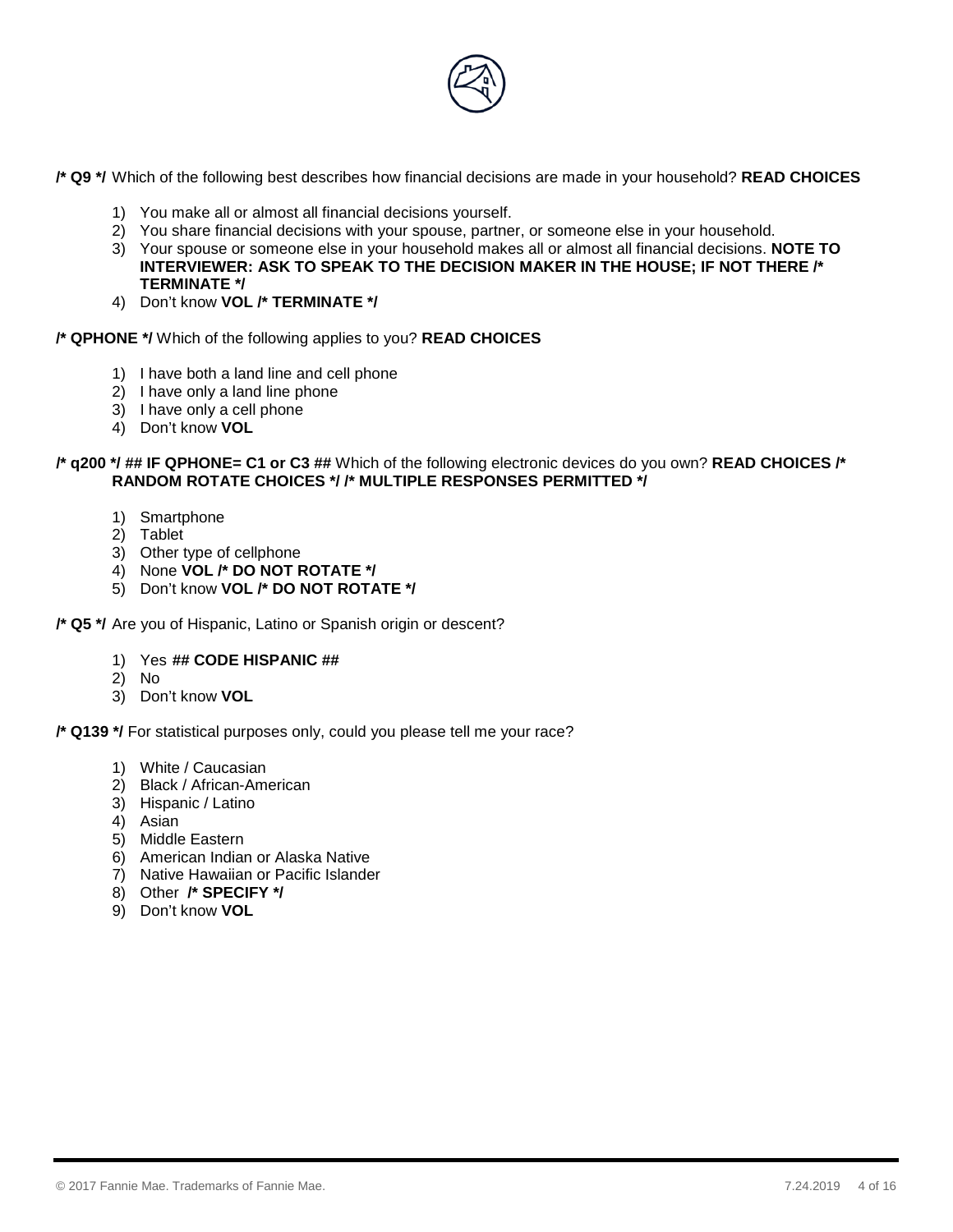

**/\* Q142 \*/** For statistical purposes only, we need to know your total family income for 2018. Will you please tell me which of the following categories best represents your total family income? **READ CHOICES**

- 1) Less than \$10,000
- 2) \$10,000-\$14,999
- 3) \$15,000-\$24,999
- 4) \$25,000-\$34,999
- 5) \$35,000-\$49,999
- 6) \$50,000-\$74,999
- 7) \$75,000-\$99,999
- 8) \$100,000-\$149,999
- 9) \$150,000-\$199,999
- 10) \$200,000+
- 11) Don't know **VOL**

# **CURRENT ENVIRONMENT**

## **/\* DISPLAY \*/ Today I'd like to hear your opinions on some topics that people have been talking about recently.**

**/\* Q10 \*/** In general do you think our economy is on the right track or is it off on the wrong track?

- 1) Right track
- 2) Wrong track
- 3) Don't know **VOL**

**/\* Q11 \*/** Looking ahead one year, do you expect your personal financial situation to get much better, somewhat better, stay about the same, get somewhat worse, or get much worse?

- 1) Much better
- 2) Somewhat better
- 3) Stay about the same
- 4) Somewhat worse
- 5) Much worse
- 6) Don't know **VOL**

# **CLIMATE FOR HOME OWNERSHIP — CORE TRACKERS**

**/\* DISPLAY \*/ In this survey I'll be asking you some questions related to housing. For the purposes of this survey, when I use the word house or home, I am referring to a person's primary residence, whether it's a house, a townhome, a condo, an apartment or any other place that a person might live.**

- **/\* Q12 \*/** In general, do you think this is a very good time to buy a house, a somewhat good time, a somewhat bad time, or a very bad time to buy a house?
	- 1) Very good time
	- 2) Somewhat good time
	- 3) Somewhat bad time
	- 4) Very bad time
	- 5) Don't know **VOL**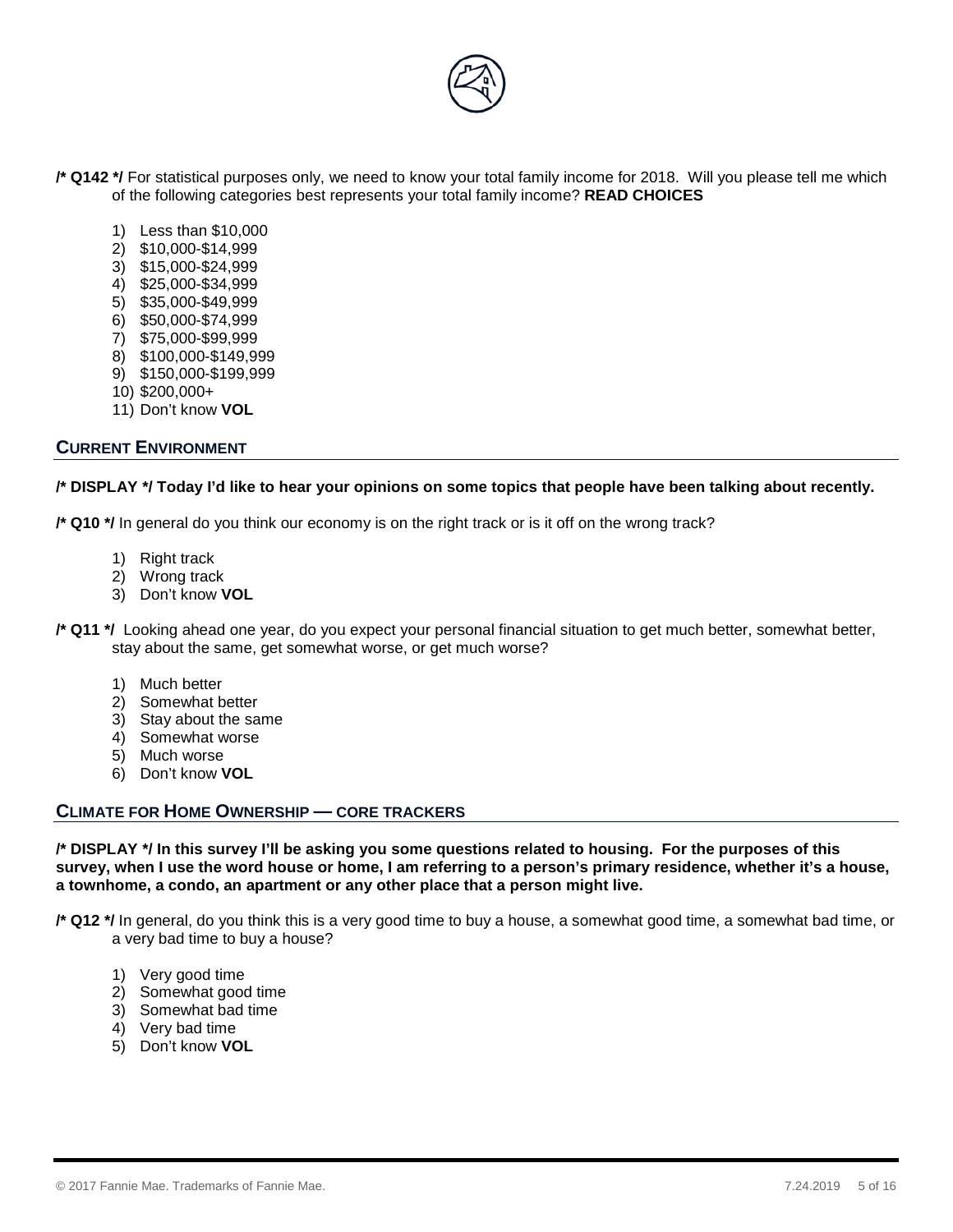

# **/\* Q12b \*/ ## IF Q12=C1 or C2 ##** Please tell me the primary reason why you think this is a good time to buy a house. **READ CHOICES /\* RANDOM ROTATE CHOICES \*/**

- 1) Home prices are low
- 2) Mortgage rates are favorable
- 3) There are many homes available on the market
- 4) It is easy to qualify for a mortgage
- 5) Economic conditions overall are favorable
- 6) Other **/\* SPECIFY \*/**
- 7) Don't know **VOL**

## **/\* Q12c \*/ ## IF Q12=C3 or C4 ##** Please tell me the primary reason why you think this is a bad time to buy a house. **READ CHOICES /\* RANDOM ROTATE CHOICES \*/**

- 1) Home prices are high
- 2) Mortgage rates are not favorable
- 3) There are not many homes available on the market
- 4) It is difficult to qualify for a mortgage
- 5) Economic conditions overall are not favorable
- 6) Other **/\* SPECIFY \*/**
- 7) Don't know **VOL**

- 1) Very good time
- 2) Somewhat good time
- 3) Somewhat bad time
- 4) Very bad time
- 5) Don't know **VOL**

## **/\* Q13c \*/ ## IF Q13=C1 or C2 ##** Please tell me the primary reason why you think this is a good time to sell a house. **READ CHOICES /\* RANDOM ROTATE CHOICES \*/**

- 1) Home prices are high
- 2) Mortgage rates are favorable
- 3) There are not many homes available on the market
- 4) It is easy for buyers to qualify for a mortgage
- 5) Economic conditions overall are favorable
- 6) Other **/\* SPECIFY \*/**
- 7) Don't know **VOL**

## **/\* Q13d \*/ ## IF Q13=C3 or C4 ##** Please tell me the primary reason why you think this is a bad time to sell a house. **READ CHOICES /\* RANDOM ROTATE CHOICES \*/**

- 1) Home prices are low
- 2) Mortgage rates are not favorable
- 3) There are many homes available on the market
- 4) It is difficult for buyers to qualify for a mortgage
- 5) Economic conditions overall are not favorable
- 6) Other **/\* SPECIFY \*/**
- 7) Don't know **VOL**

**<sup>/\*</sup> Q13 \*/** In general, do you think this is a very good time to sell a house, a somewhat good time, a somewhat bad time, or a very bad time to sell a house?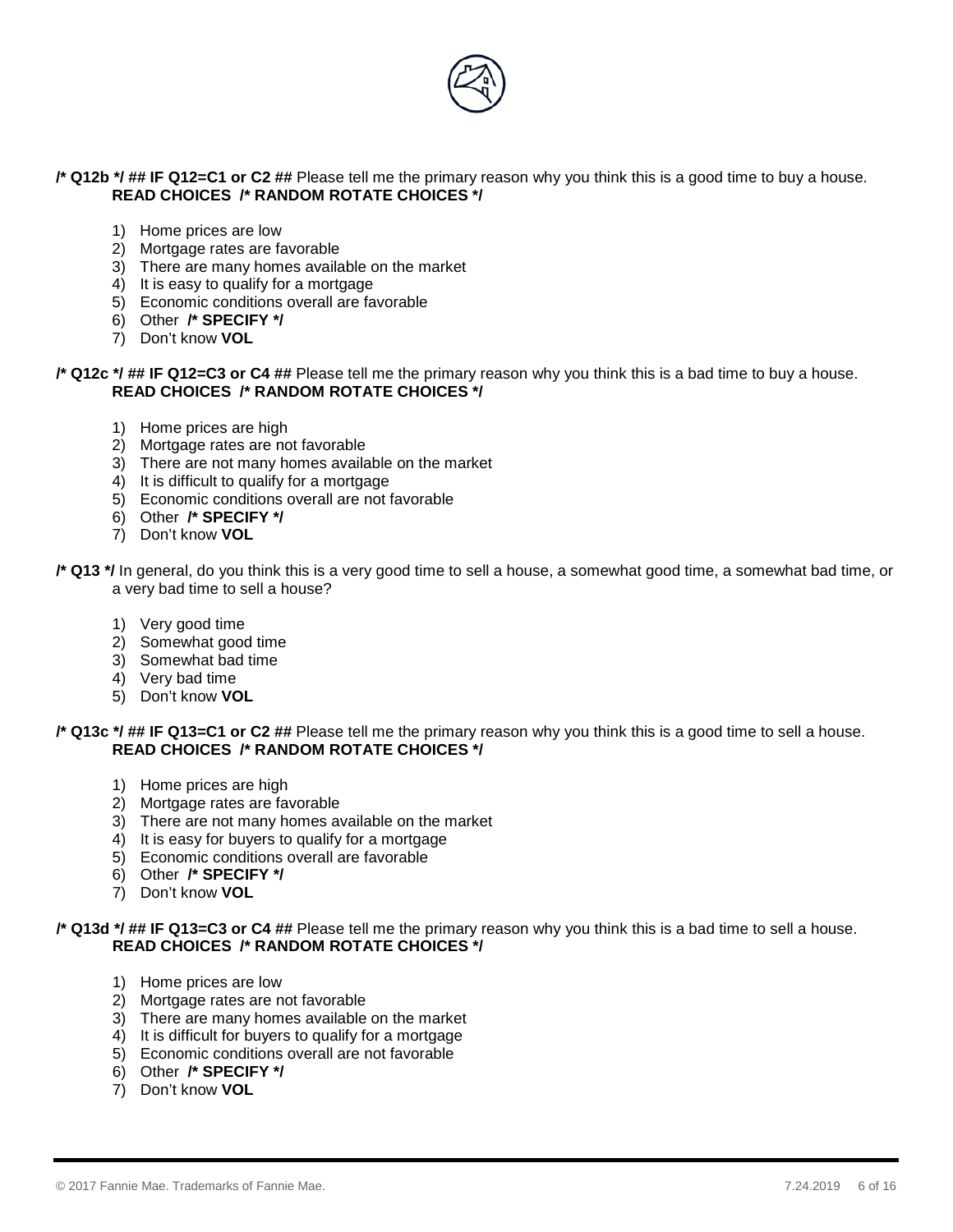

# **/\* Q13bb \*/** When do you expect to move next? **OPEN END WITH PRE-CODES**

- 1) Never
- 2) Less than 1 year
- 3) 1-3 years
- 4) 3-5 years
- 5) More than 5 years
- 6) Don't know

**/\* Q15 \*/** During the next 12 months, do you think home prices in general will go up, go down, or stay the same as where they are now?

- 1) Prices will go up
- 2) Prices will go down
- 3) Prices will remain about the same
- 4) Don't know **VOL**
- **/\* Q16 \*/ ## IF DOWN (Q15=C2) ##** By about what percent do you think home prices in general will go down on the average over the next 12 months? **/\* OPEN END NUMERIC (0 TO 100) \*/ ## ADD DON'T KNOW VOL OPTION ##**
- **/\* Q17 \*/ ## IF UP (Q15=C1) ##** By about what percent do you think home prices in general will go up on the average over the next 12 months? **/\* OPEN END NUMERIC (0 TO 100) \*/ ## ADD DON'T KNOW VOL OPTION ##**
- **/\* Q18 \*/** During the next 12 months, do you think home rental prices in general will go up, go down, or stay the same as where they are now?
	- 1) Prices will go up
	- 2) Prices will go down
	- 3) Prices will remain about the same
	- 4) Don't know **VOL**
- **/\* Q19 \*/ ## IF DOWN (Q18=C2) ##** By about what percent do you think home rental prices in general will go down on the average over the next 12 months? **/\* OPEN END NUMERIC (0 TO 100) \*/ ## ADD DON'T KNOW VOL OPTION ##**
- **/\* Q20 \*/ ## IF UP (Q18=C1) ##** By about what percent do you think home rental prices in general will go up on the average over the next 12 months? **/\* OPEN END NUMERIC (0 TO 100) \*/ ## ADD DON'T KNOW VOL OPTION ##**
- **/\* Q20b \*/** During the next 12 months, do you think home mortgage interest rates will go up, go down, or stay the same as where they are now?
	- 1) Rates will go up
	- 2) Rates will go down
	- 3) Rates will remain about the same
	- 4) Don't know **VOL**
- **/\* Q20f \*/** As of XXX, the average interest rate on a 30 year fixed rate mortgage is X.XX%, according to Freddie Mac data. What do you expect the average interest rate on a 30 year fixed rate mortgage will be in 12 months? **/\* OPEN END NUMERIC (0 TO 100) \*/ ## NOTE TO PROGRAMMING: DOUBLE ## / ## ADD DON'T KNOW VOL OPTION ##**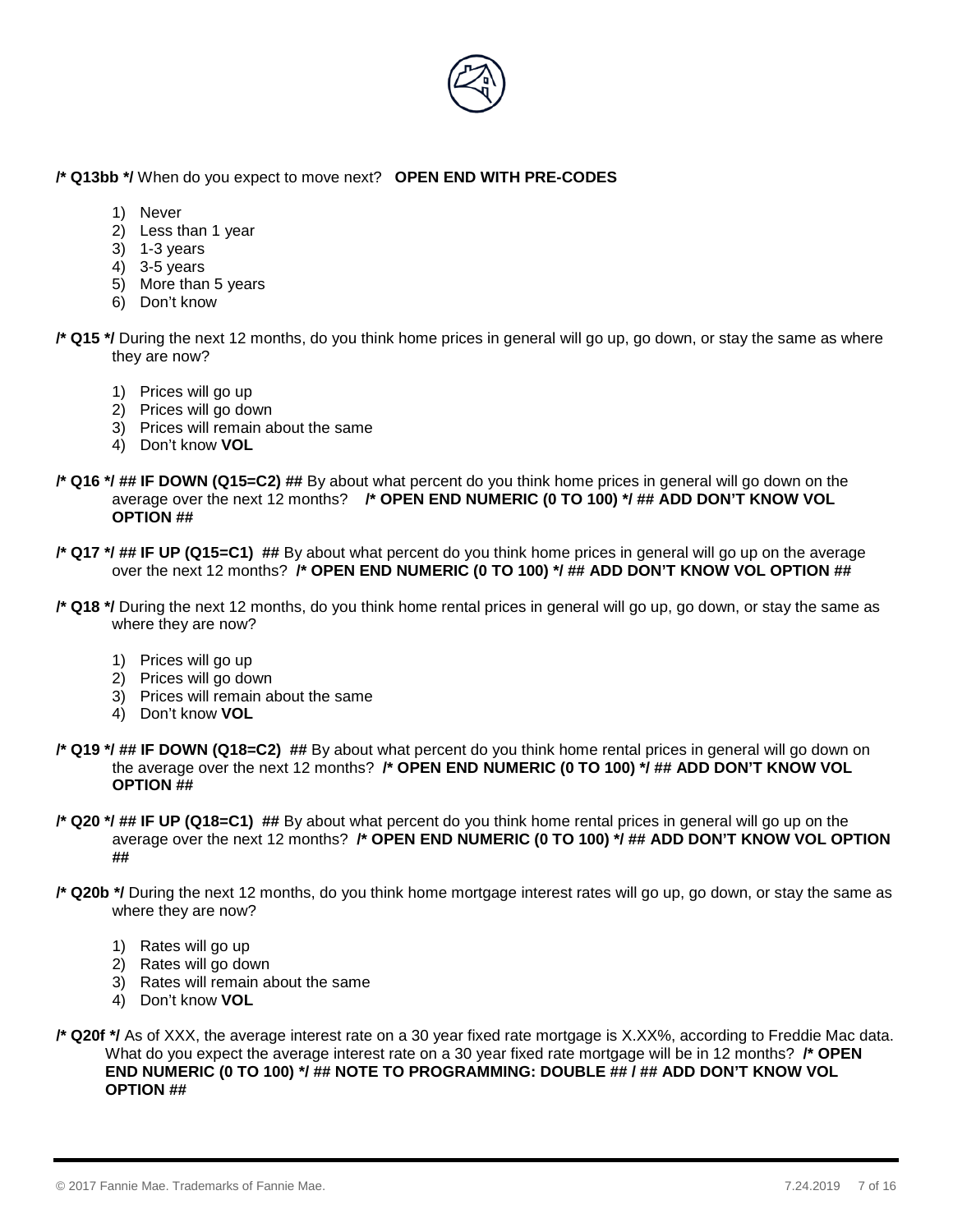

**/\* DISPLAY \*/ We'd now like to ask you some questions about home ownership and the climate of buying homes today. In answering these questions, please focus just on your primary residence, as opposed to any second home or investment properties.** 

- **/\* Q22 \*/** Do you think it would be very difficult, somewhat difficult, somewhat easy, or very easy for you to get a home mortgage today?
	- 1) Very difficult
	- 2) Somewhat difficult
	- 3) Somewhat easy
	- 4) Very easy
	- 5) Don't know **VOL**

#### **/\* Q23ba \*/ ## IF Q1A= C1 ##** What would be your biggest obstacle to getting a mortgage to purchase or refinance a home today? **READ CHOICES /\* MULTIPLE RESPONSES PERMITTED \*/ SELECT UP TO 3**

- 1) Affording the down payment or closing costs
- 2) Insufficient credit score or credit history
- 3) Too much existing debt
- 4) Insufficient income for monthly payments
- 5) Lack of job security or stability
- 6) The process is too complicated
- 7) Others **VOL /\* SPECIFY \*/**
- 8) None/no obstacles **VOL /\* EXCLUSIVE \*/**
- 9) Don't know/No response **VOL /\* EXCLUSIVE \*/**

## **OWNING AND RENTING — CLASSIFICATION QUESTIONS**

**/\* Q24c \*/ ## IF Q1A=C1 ##** Do you own your primary residence?

- 1) Yes
- 2) No **## TERMINATE IF Q1A=C2 OR C3 ##**
- 3) Don't know **VOL /\* TERMINATE \*/**

**/\* Q24d \*/ ## If q24c=1 ##** Do you have a mortgage on your primary residence or do you own your primary residence outright with no mortgage?

- 1) Have a mortgage **## CODE MORTGAGE ## ## CODE IF Q1A=C2 OR C3 ##**
- 2) Own home outright **## CODE OWNER ##**
- 3) Don't know **VOL /\* TERMINATE \*/**

**/\* Q24e \*/ ## If q24d=1 ##** Do you have a first mortgage on your primary residence?

- 1) Yes
- 2) No
- 3) Don't know **VOL /\* TERMINATE \*/**

**/\* Q24f \*/ ## If q24d=1 ##** Do you have a Second mortgage or Home Equity Line of Credit?

- 1) Yes
- 2) No
- 3) Don't know **VOL /\* TERMINATE \*/**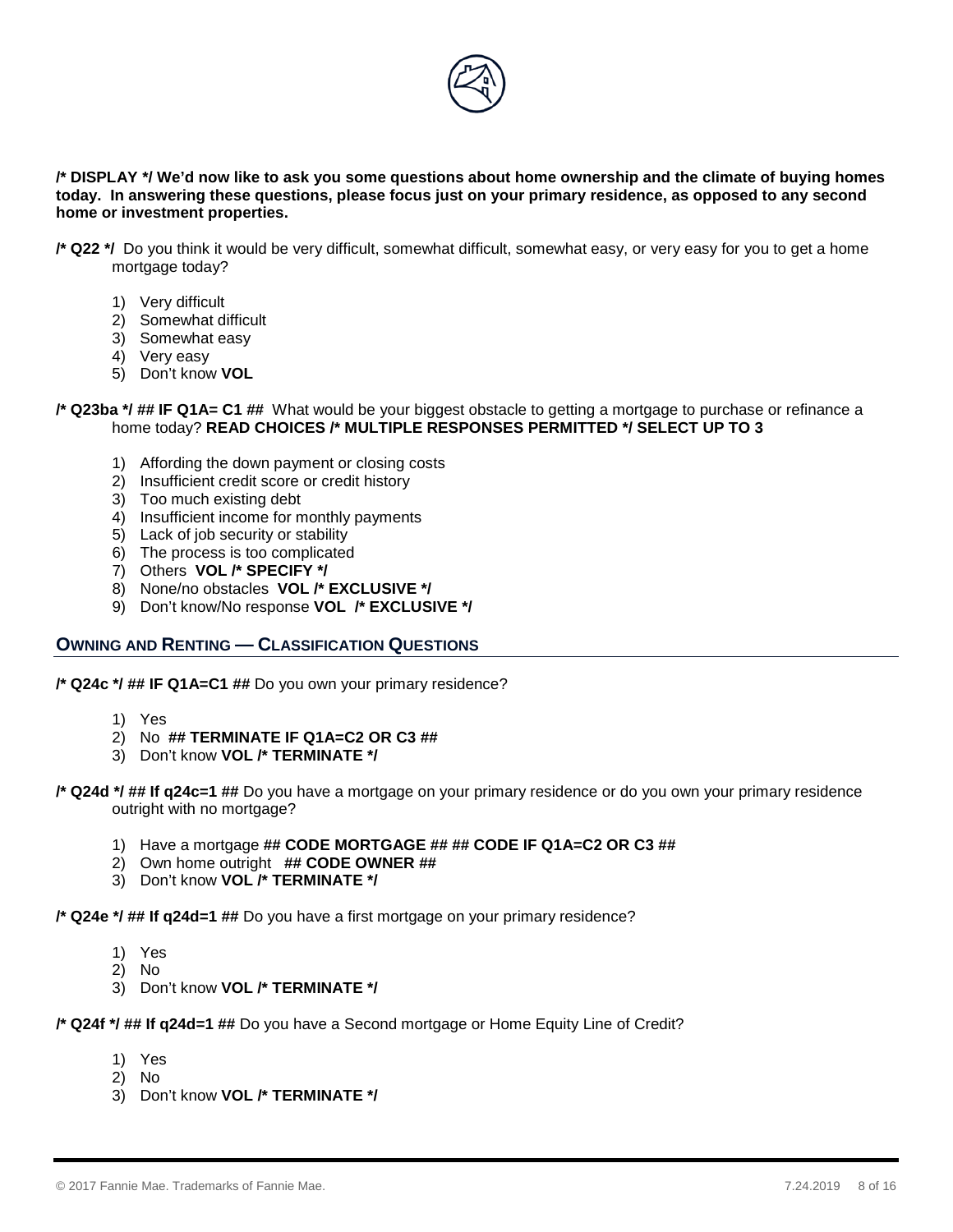

**/\* Q24g \*/ ## IF q24c=2 ##** Do you rent your primary residence or do you live with someone else and not pay for housing?

- 1) Rent **## CODE RENTER ##**
- 2) Live with someone else and don't pay for housing **## CODE BOARDER ##**
- 3) Don't know **VOL /\* TERMINATE \*/**

# **/\* Q24 \*/ /\* CODE \*/ HOMEOWNERSHIP STATUS**

- 1) Own your home outright and do not have any debt on it **## CODE OWNER IF 24D=C2 ##**
- 2) Have a mortgage on your home, such as a first mortgage, second mortgage or Home Equity Line of Credit or HELOC **## CODE MORTGAGE IF 24D=C1 OR Q1A=C2 OR C3 ##**
- 3) Rent **## CODE RENTER IF 24G=C1 ##**
- 4) Live with someone else and don't pay for housing ## CODE BOARDER IF 24G=C2 ##
- 5) Don't know **VOL /\* TERMINATE \*/**

**/\* Q25 \*/ ## IF (Q24=C1 OR C2) AND Q1A=C1 ##** Is this the first home you've owned?

- 1) Yes
- 2) No
- 3) Don't know **VOL**

#### **/\* Q26a \*/ ## IF (Q24= C1 OR C2) AND Q1A=C1 ##** How long have you owned your current home? **NOTE TO INTERVIEWER: IN YEARS /\* OPEN END NUMERIC (0 TO 100) \*/ ## ADD DON'T KNOW VOL OPTION ##**

**/\* Q24h \*/** Which of the following describes the type of home you currently live in?

- 1) Mobile Home
- 2) Single family house unit that is detached from any other house
- 3) Single family house unit that is attached to one or more houses (e.g., townhomes)
- 4) Apartments/Condos
- 5) Others **VOL**
- 6) Don't know **VOL**

**/\* Q24i \*/ ## IF Q24H=C4 ##** You mentioned that you currently live in an apartment or a condo, how many units are there in the building you live in?

- 1) Building with 4 or fewer apartments/condos
- 2) Building with 5 to 49 apartments/condos
- 3) Building with 50 or more apartments/condos
- 4) Don't know **VOL**

# **OWNING VERSUS RENTING**

**/\* Q31 \*/** If you were going to move, would you be more likely to: **READ CHOICES /\* RANDOM ROTATE CHOICES \*/**

- 1) Rent
- 2) Buy
- 3) Don't know **VOL /\* DO NOT ROTATE \*/**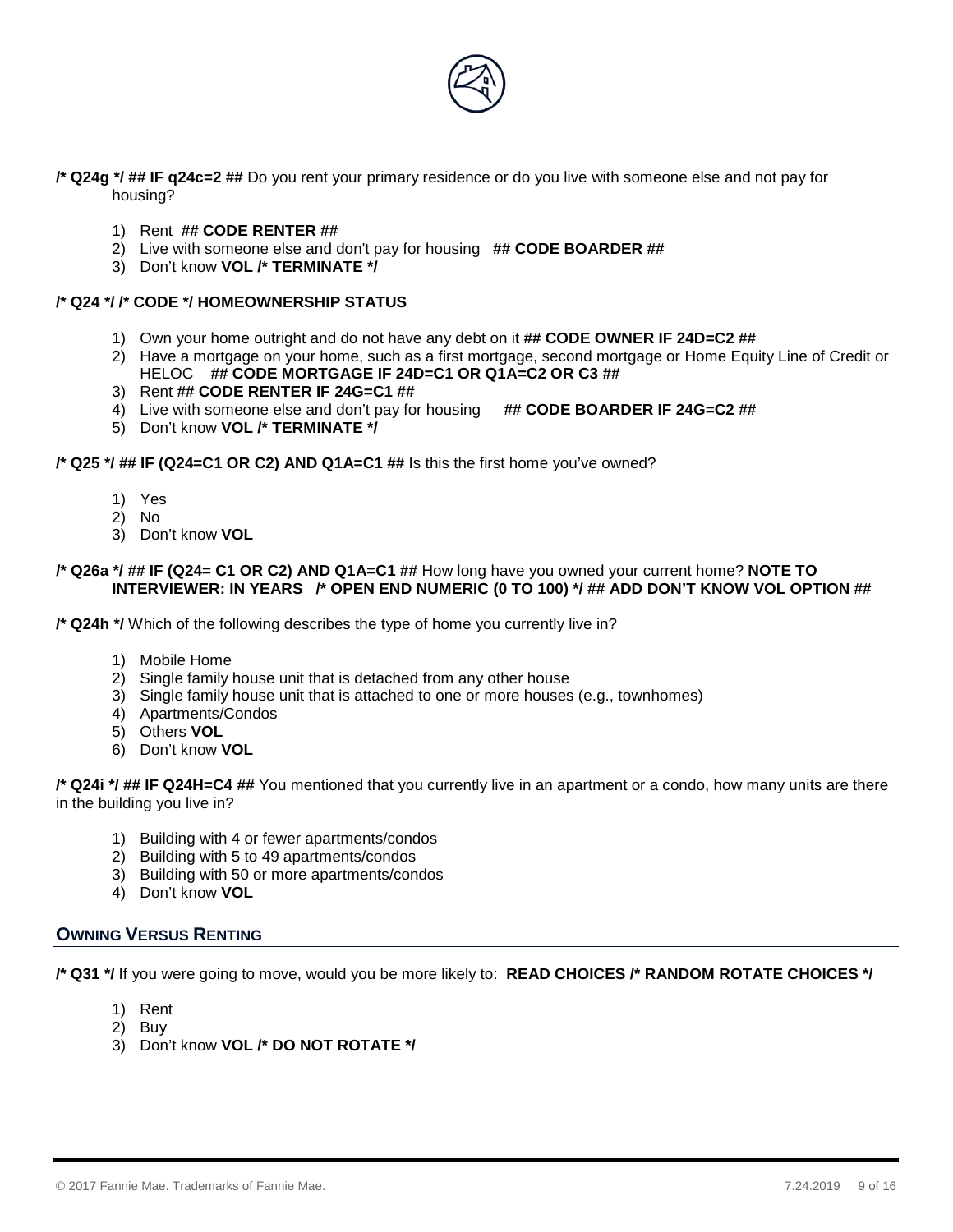

**/\* Q47 \*/** Which is closer to your view? **READ CHOICES /\* RANDOM ROTATE CHOICES \*/**

- 1) Renting makes more sense because it protects you against house price declines and is actually a better deal than owning.
- 2) Owning makes more sense because you're protected against rent increases and owning is a good investment over the long term.
- 3) Don't know **VOL /\* DO NOT ROTATE \*/**

**/\* Q47bb \*/** Which is closer to your view? **READ CHOICES /\* RANDOM ROTATE CHOICES \*/**

- 1) Renting makes more sense because it is less stressful and gives you more flexibility in future decisions
- 2) Owning makes more sense because you have more control over where you live and a better sense of privacy and security
- 3) Don't Know **VOL /\* DO NOT ROTATE \*/**

## **/\* Q50 \*/ ## IF RENT, ON WHETHER YOU'D RENT OR BUY (Q31=C1) ##** In the future, are you more likely to: **READ CHOICES /\* RANDOM ROTATE CHOICES \*/**

- 1) Always rent
- 2) Buy at some point in the future
- 3) Don't know **VOL /\* DO NOT ROTATE \*/**

#### **/\* Q50b \*/ ## IF BUY, ON WHETHER YOU'D RENT OR BUY (Q31=C2) ##** In the future, are you more likely to: **READ CHOICES /\* RANDOM ROTATE CHOICES \*/**

- 1) Always own
- 2) Rent at some point in the future
- 3) Don't know **VOL /\* DO NOT ROTATE \*/**

## **HOME FINANCES SITUATION**

**/\* DISPLAY \*/ ## MORTGAGE (IF Q24=C2) ## Now we're going to talk about your home mortgage. ## OWNER (IF Q24=C1) ## Now we're going to talk about your home financing.**

**/\* Q71b \*/ ## MORTGAGE (IF Q24=C2) AND Q1A=C1##** Have you ever refinanced the mortgage on your current home?

- 1) Yes
- 2) No
- 3) Don't know **VOL**
- **/\* Q71c \*/ ## IF Q71B=YES ##** What was the most recent year you refinanced your mortgage? **/\* OPEN END NUMERIC (1900 TO 2019) \*/ ## ADD DON'T KNOW VOL OPTION ##**
- **/\* Q71d \*/ ## IF Q71B=NO ##** What year did you get your original mortgage on your CURRENT home? **/\* OPEN END NUMERIC (1900 TO 2019) \*/ ## ADD DON'T KNOW VOL OPTION ##**
- **/\* Q71i \*/ ## IF MORTGAGE (IF Q24=C2) ##** How likely are you to refinance the mortgage on your primary home in the next 12 months? **READ CHOICES**
	- 1) Very likely
	- 2) Somewhat likely
	- 3) Somewhat unlikely
	- 4) Very unlikely
	- 5) Don't know **VOL**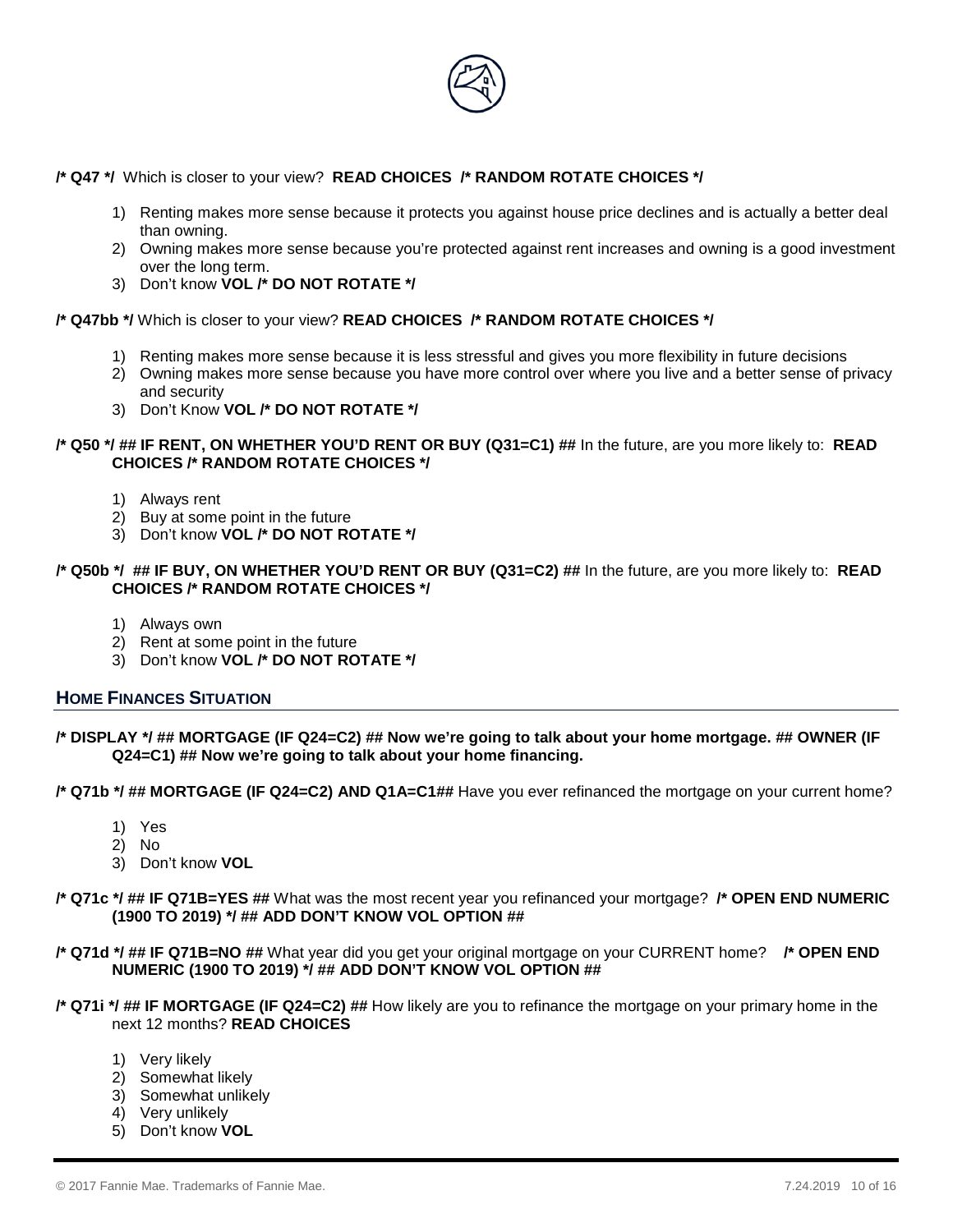

**/\* Q223 \*/ ## OWNERS AND MORTGAGE (IF Q24=C1, C2) ##** If you were selling your home now, what do you think the selling price would be? **NOTE TO INTERVIEWER: DO NOT RECORD COMMAS OR DOLLAR SIGNS, ONLY WHOLE NUMBERS /\* OPEN END NUMERIC (10000 TO 30000000) \*/ ## ALLOW DON'T KNOW ## ##**

## **/\* Q223a \*/ ## OWNERS AND MORTGAGE (IF Q24=C1, C2) ## /\* CODE \*/** Current home selling price **## CODE BASED ON Q223 ##**

- 1) Less than \$100,000 **## IF Q223=10,000 - 99,999 ##**
- 2) \$100,000-\$249,999 **## IF Q223=100,000 - 249,999##**
- 3) \$250,000-\$499,999 **## IF Q223=250,000 - 499,999 ##**
- 4) \$500,000-\$749,999 **## IF Q223=500,000 - 749,999 ##**
- 5) \$750,000 or more **## IF Q223=750,000 - 100,000,000 ##**
- 6) Don't know **VOL ## IF Q223=Don't know ##**

# **SELECTING A MORTGAGE LENDER – SOURCES OF INFORMATION**

**/\* Q370 \*/ ## IF Q24 = C1, 3, 4 (Non-mortgage holders) ##** If you were getting a mortgage, which of the following would have the biggest influence on your choice of lender?

**## IF Q1A = C2-C3 (Oversample) OR IF Q24 = C2 (Mortgage holders) ##** When you got your current mortgage, which of the following had the biggest influence on your choice of lender? **/\* RANDOM ROTATE CHOICES \*/** 

- 1) Already having an account with the lending institution
- 2) Reputation of the lending institution
- 3) Trustworthiness
- 4) Competitiveness of the financial terms they quoted you
- 5) Quality of the online experience provided by the lender
- 6) Convenient branch locations
- 7) Customer service/responsiveness
- 8) Other **VOL /\* DO NOT ROTATE \*/**
- 9) None of these **VOL /\* DO NOT ROTATE \*/ /\* EXCLUSIVE \*/**
- 10) Don't know **VOL /\* DO NOT ROTATE \*/ /\* EXCLUSIVE \*/**

**/\* Q371 \*/ ## IF Q24 = C1, C3, C4 (Non-mortgage holders) ##** If you were researching and receiving advice about selecting a lender for a mortgage, which of the following sources of information would be most influential? Please select up to 2.

**## IF Q1A = C2-C3 (Oversample) OR IF Q24 = C2 (Mortgage holders) ##** When you were researching and receiving advice about selecting a lender for your current mortgage, which of the following sources of information were most influential? Please select up to 2. **/\* RANDOM ROTATE CHOICES \*/ /\* MULTIPLE RESPONSES PERMITTED (UP TO** 

- **2) \*/**
- 1) Real estate agent
- 2) Mortgage broker
- 3) Family and friends
- 4) Financial planners and advisors
- 5) Government agencies
- 6) Non-profit housing counselors
- 7) Personal experiences
- 8) Mass media (television, newspapers, magazines, etc.)
- 9) Websites (not-social media)
- 10) Apps on a mobile device
- 11) Social media posts
- 12) Other **VOL /\* DO NOT ROTATE \*/**
- 13) None of these **VOL /\* DO NOT ROTATE \*/ /\* EXCLUSIVE \*/**
- 14) Don't know **VOL /\* DO NOT ROTATE \*/ /\* EXCLUSIVE \*/**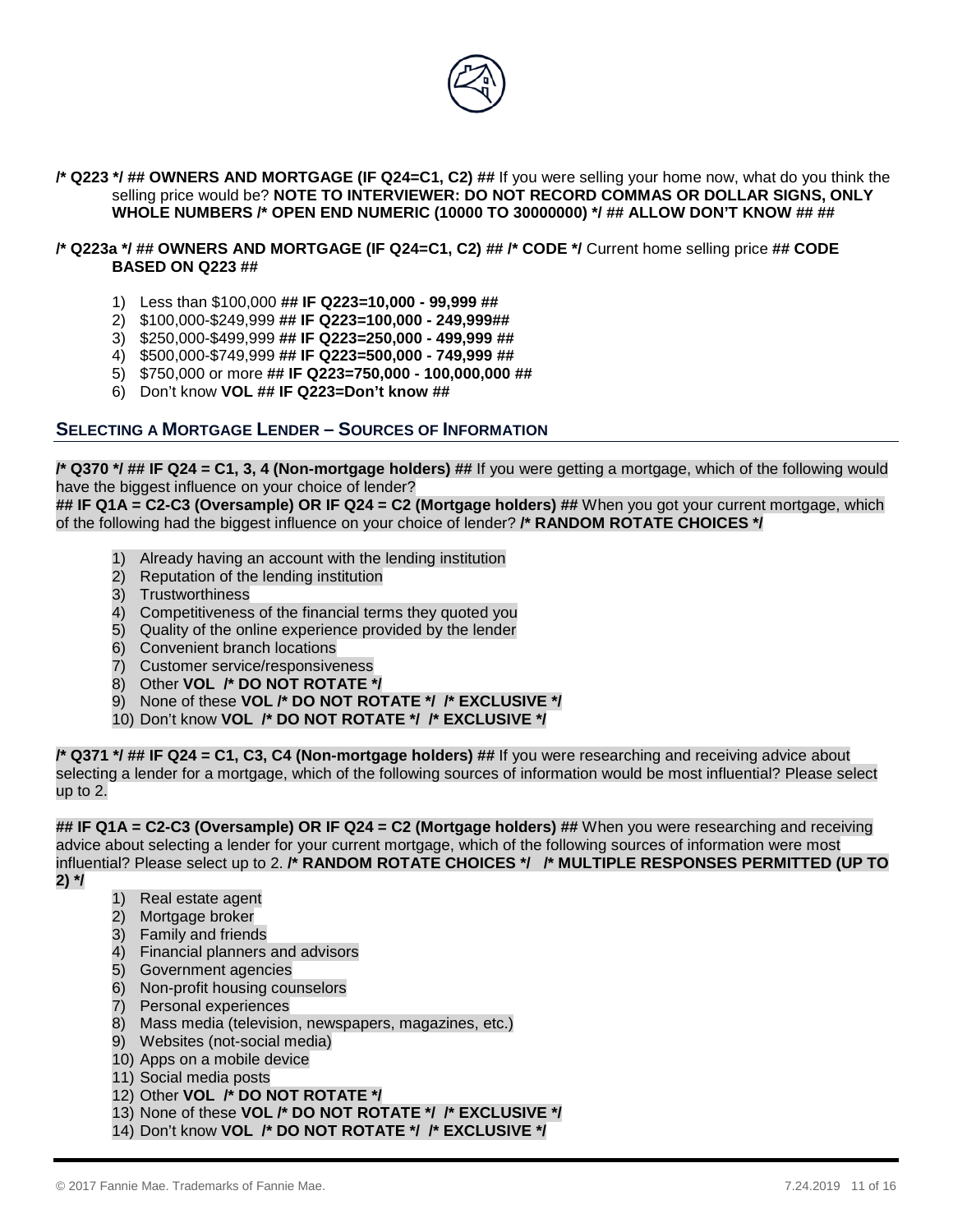

## **/\* Q372 \*/ ## IF Q371=C9, C10 ##** When you were researching what websites or mobile apps were most influential? **/\* OPEN END 4 BOXES 1 REQ \*/ ## ALLOW DON'T KNOW ##**

# **MORTGAGE SHOPPING EXPERIENCE – OBTAINING A QUOTE**

#### **/\* Q71w \*/ ## IF Q1A = C2-C3 (Oversample) OR IF Q24 = C2 (Mortgage holders) ##** When shopping for your current mortgage, did you obtain offers or quotes from more than one financial institution?

- 1) Yes, more than one
- 2) No, only one
- 3) Don't know **VOL**

#### **/\* Q160 \*/ ## IF Q71w=C1 (Got multiple quotes) ##** How many did you obtain in total? **/\* OPEN END NUMERIC (0 TO 100) \*/ ## ADD DON'T KNOW VOL OPTION ##**

#### **/\* Q161 \*/ ## IF Q71w=C2 (Got one quote) ##** What was the primary reason you did not obtain more than one mortgage quote? **/\* RANDOM ROTATE CHOICES \*/**

- 1) Too much hassle
- 2) I was satisfied with the first quote I got
- 3) I probably would not have been approved by anyone else
- 4) My broker shopped around for me
- 5) I was most comfortable with the lender I got my quote from
- 6) It is difficult to understand the differences between quotes
- 7) Don't know **VOL**

#### **/\* Q373 \*/ ## IF Q71w=C2 (Got one quote) ##** Looking back, do you think getting one quote was enough or do you wish you had gotten multiple?

- 1) One quote was enough
- 2) Wish I had gotten multiple
- 3) Don't know **VOL**

#### **/\* Q374 \*/ ## IF Q71w=C1 (Got multiple quotes) ##** Do you think it was worth the time and effort it took to get mortgage quotes from multiple financial institutions?

- 1) Yes
- 2) No
- 3) Don't know **VOL**

**/\* Q375 \*/ ## IF Q71w=C1 (Got multiple quotes) ##** Did you get multiple quotes after you had contract on a home or had you already selected your lender by then?

- 1) After having a contract
- 2) Already selected a lender
- 3) Don't know **VOL**

**/\* Q162 \*/ ## IF Q1A = C2-C3 (Oversample) OR IF Q24 = C2 (Mortgage holders) ##** When during the home buying process did you first obtain a mortgage quote?

- 1) I was pre-approved or pre-qualified before finding a real estate agent
- 2) I was pre-approved or pre-qualified right after I found a real estate agent
- 3) I was pre-approved or pre-qualified once I had visited some homes in person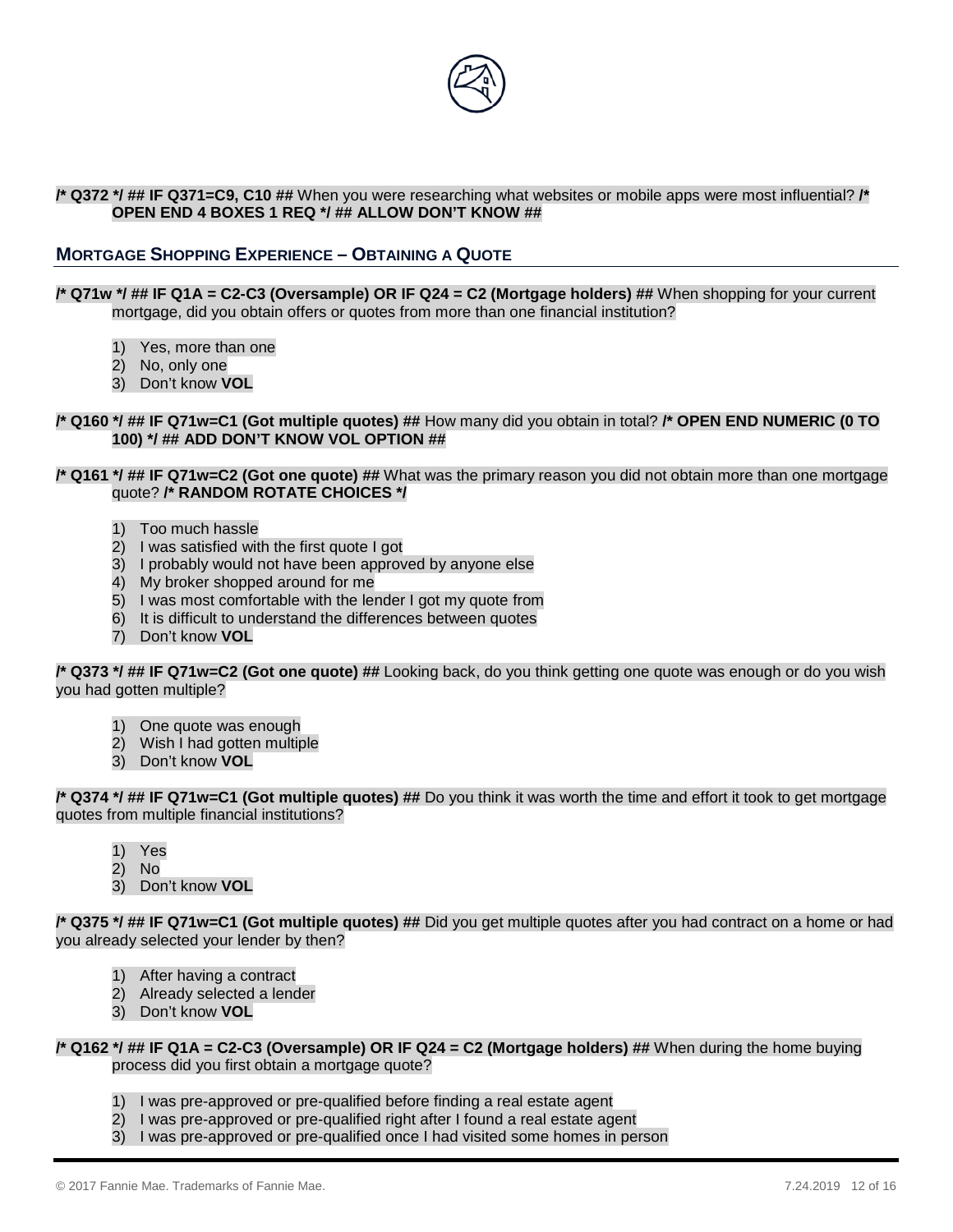

- 4) I obtained my first quote once I was close to making and offer on a home
- 5) I obtained my first quote after making an offer on a home
- 6) Don't know **VOL**

**/\* Q376 \*/ ## IF Q1A = C2-C3 (Oversample) OR IF Q24 = C2 (Mortgage holders) ##** When you got you current mortgage, which of the following did you try to negotiate? **/\* RANDOM ROTATE CHOICES \*/ /\* MULTIPLE RESPONSES PERMITTED \*/** 

- 1) Discount points
- 2) Origination fees
- 3) Taxes
- 4) Title insurance
- 5) Interest rate
- 6) Prepayment penalty
- 7) Mortgage insurance
- 8) Appraisal fee
- 9) Other **VOL /\* DO NOT ROTATE \*/ /\* SPECIFY \*/**
- 10) None of these **VOL /\* DO NOT ROTATE \*/ /\* EXCLUSIVE \*/**
- 11) Don't know **VOL /\* DO NOT ROTATE \*/ /\* EXCLUSIVE \*/**

#### **/\* Q377 \*/## IF Q376=C1-C9 ##** And which ones were you able to negotiate? **/\* RANDOM ROTATE CHOICES \*/ /\* MULTIPLE RESPONSES PERMITTED \*/**

- 1) **## IF Q376=C1 ##** Discount points
- 2) **## IF Q376=C2 ##** Origination fees
- 3) **## IF Q376=C3 ##** Taxes
- 4) **## IF Q376=C4 ##** Title insurance
- 5) **## IF Q376=C5 ##** Interest rate
- 6) **## IF Q376=C6 ##** Prepayment penalty
- 7) **## IF Q376=C7 ##** Mortgage insurance
- 8) **## IF Q376=C8 ##** Appraisal fee
- 9) **## IF Q376=C9 ## /\* [INSERT Q376=C9] \*/**
- 10) None of these **VOL /\* DO NOT ROTATE \*/ /\* EXCLUSIVE \*/**
- 11) Don't know **VOL /\* DO NOT ROTATE \*/ /\* EXCLUSIVE \*/**

# **HOME VALUE AND EQUITY**

- **/\* Q91 \*/ ## Q1A=C1 AND MORTGAGE (IF Q24=C2) ##** Thinking about the total amount you owe on your home (including first mortgage, second mortgage, and home equity line of credit debt) compared to the value of your home today, would you say the total amount you owe on your home is: **READ CHOICES**
	- 1) At least 20% more than the value of your home
	- 2) About 5-20% more than the value of your home
	- 3) About the same as the value of your home
	- 4) About 5-20% less than the value of your home
	- 5) At least 20% less than the value of your home
	- 6) Don't know **VOL**

## **/\* Q99 \*/ ## OWNERS AND MORTGAGE (Q24=C1, C2) ##** Thinking about the value of your home today compared to what you paid for the home, would you say your home is worth: **READ CHOICES**

- 1) At least 20% more than what you paid for it
- 2) About 5-20% more than what you paid for it
- 3) About the same as you paid for it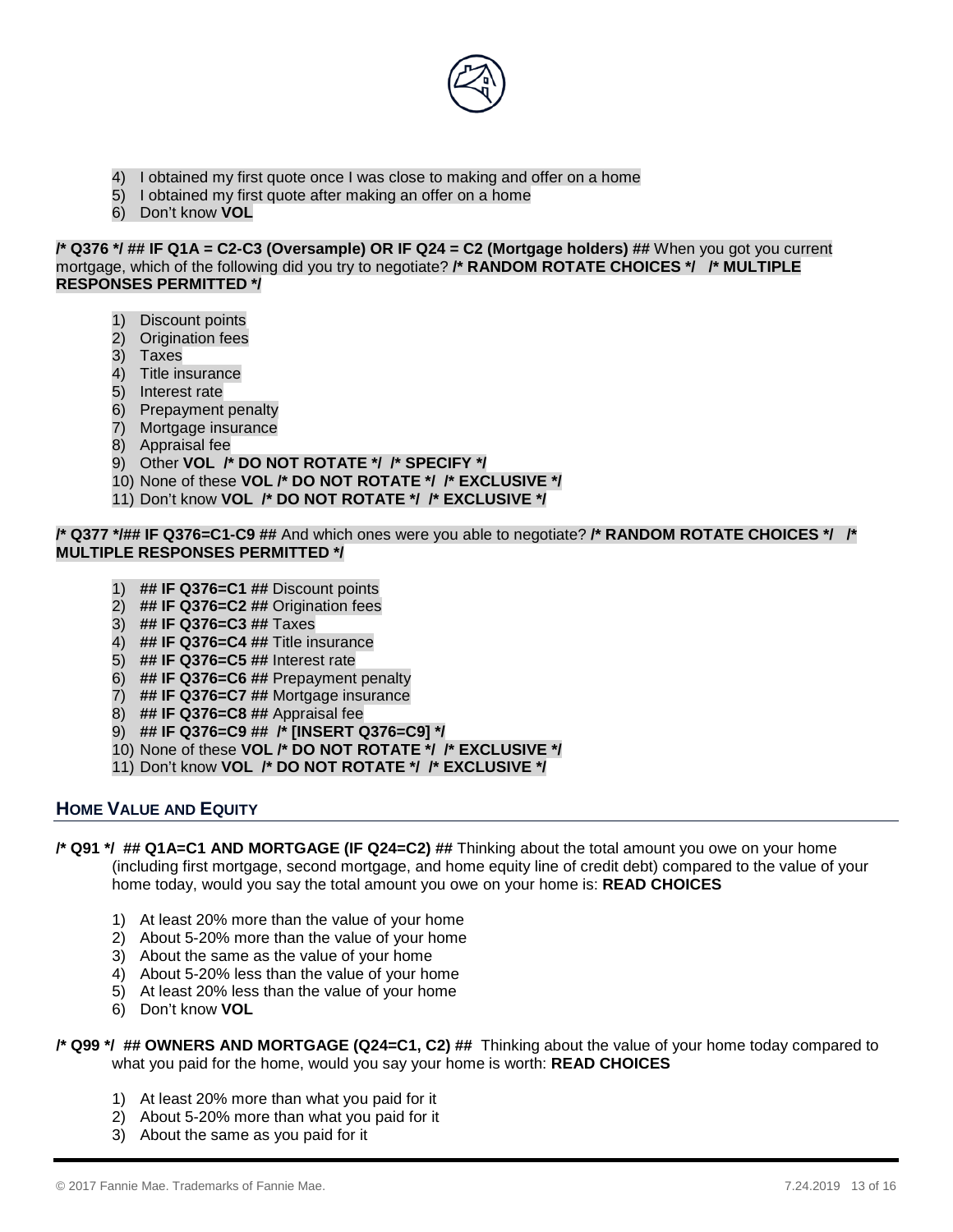

- 4) About 5-20% less than what you paid for it
- 5) At least 20% less than what you paid for it
- 6) Don't know **VOL**

# **RENTAL PRICE IN THE PAST YEAR**

**/\* Q328 \*/ ## IF RENTER Q24=C3 ##** Over the past 12 months, has your rent gone up, gone down, or stayed the same?

- 1) Gone up
- 2) Gone down
- 3) Stayed the same
- 4) Don't know **VOL**

**/\* Q329 \*/ ## IF DOWN (Q328=C2) ##** By about what percent has your rent gone down over the past 12 months? **/\* OPEN END NUMERIC (0 TO 100) \*/ ## ADD DON'T KNOW VOL OPTION ##**

**/\* Q330 \*/ ## IF UP (Q328=C1) ##** By about what percent has your rent gone up over the past 12 months? **/\* OPEN END NUMERIC (0 TO 100) \*/ ## ADD DON'T KNOW VOL OPTION ##**

## **HOUSEHOLD FINANCIAL MANAGEMENT**

**/\* Q107 \*/** Which if any of the following do you currently have? Please tell me all that apply. **READ CHOICES /\* MULTIPLE RESPONSES PERMITTED \*/ /\* RANDOM ROTATE CHOICES \*/** 

- 1) **DO NOT ASK**: First Home mortgage **AUTO POPULATE IF 24E=C1**
- 2) **DO NOT ASK**: Second mortgage or home equity line of credit **AUTO POPULATE IF 24F=C1**
- 3) Credit Card Debt that you don't pay off every month
- 4) Car Loans
- 5) School Loans
- 6) Back taxes
- 7) Other Loans/Debt **/\* SPECIFY \*/ /\* DO NOT ROTATE \*/**
- 8) Don't have any debt **/\* EXCLUSIVE \*/ /\* DO NOT ROTATE \*/**
- 9) Don't know **VOL /\* EXCLUSIVE \*/ /\* DO NOT ROTATE \*/**
- **/\* Q112b \*/** How concerned are you that you will lose your job in the next twelve months? Are you very concerned, somewhat concerned, not very concerned, or not at all concerned that you will lose your job in the next twelve months?
	- 1) Very concerned
	- 2) Somewhat concerned
	- 3) Not very concerned
	- 4) Not at all concerned
	- 5) Don't know **VOL**

**/\* Q116 \*/** How does your current monthly household income compare to what it was twelve months ago? Would you say it is: **READ CHOICES**

- 1) Significantly higher now
- 2) About the same vs. twelve months ago
- 3) Significantly lower now
- 4) Don't know **VOL**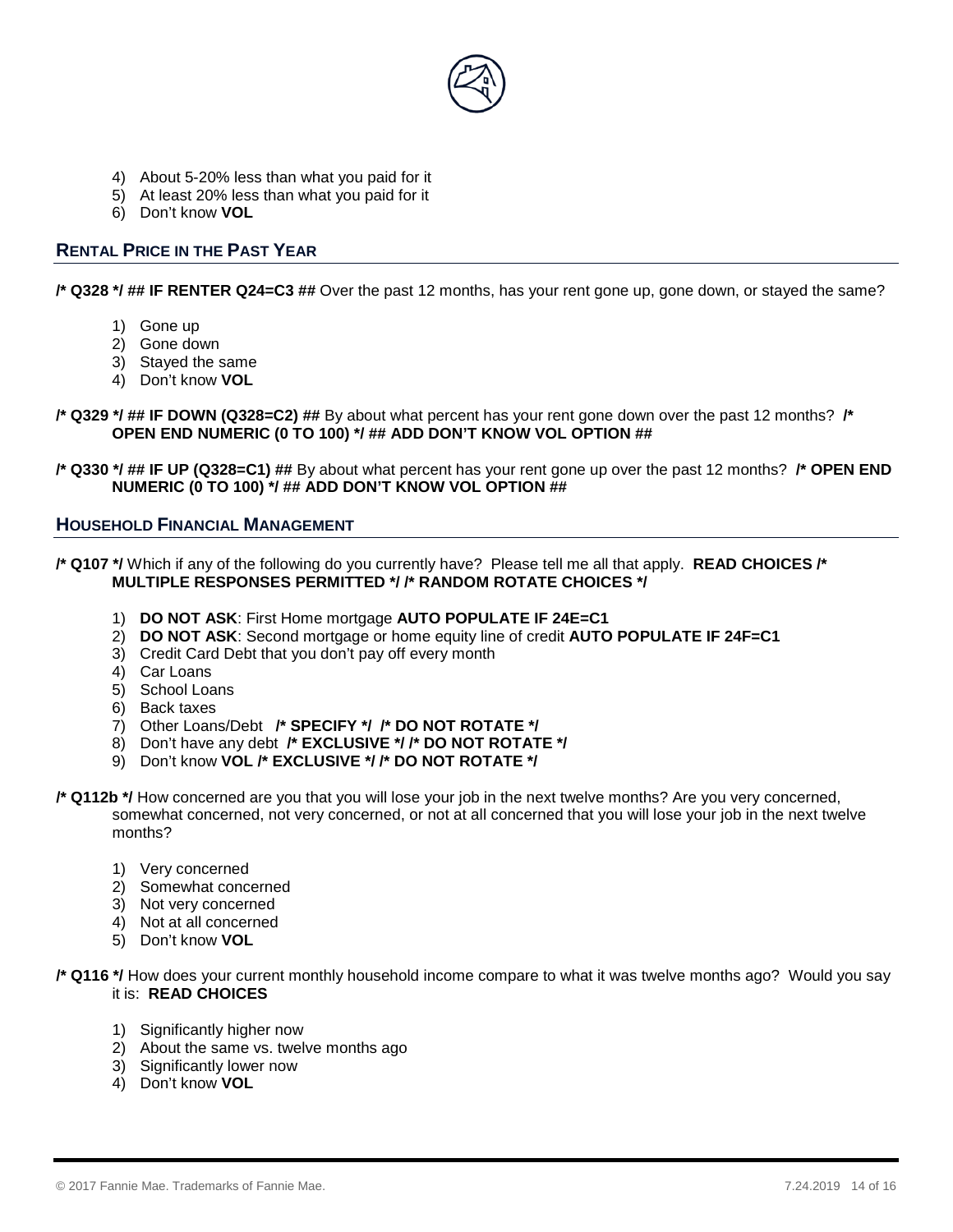

# **DEMOGRAPHICS**

## **/\* DISPLAY \*/ The remaining questions are for statistical purposes only.**

**/\* Q121 \*/** What is the last grade that you completed? **READ CHOICES**

- 1) Grade school
- 2) Some high school
- 3) High school graduate
- 4) Some college
- 5) College graduate
- 6) Graduate school
- 7) Technical school
- 8) Don't know **VOL**

## **/\* Q125 \*/** What is your current marital status - are you: **READ CHOICES**

- 1) Married or have an unmarried partner
- 2) Single
- 3) Widowed
- 4) Divorced
- 5) Other **VOL /\* SPECIFY \*/**
- 6) Don't know **VOL**

**/\* METRIC A \*/** We'd now like to get a sense of the people in your household. Please tell me how many of each of the following live in your house, other than yourself and your spouse or partner: **/\* OPEN END NUMERIC (0 TO 20) \*/** 

## **/\* REPEAT CODES \*/**

**/\* Q126 \*/** Children under age 18 **## ADD DON'T KNOW VOL OPTION ##**

**/\* Q127 \*/** Children age 18-22 **## ADD DON'T KNOW VOL OPTION ##**

- **/\* Q128 \*/** Children age 23 or older **## ADD DON'T KNOW VOL OPTION ##**
- **/\* Q129 \*/** Parents of you or your spouse or partner **## ADD DON'T KNOW VOL OPTION ##**

## **/\* END SERIES \*/**

**/\* Q132 \*/** Which of the following best describes your current employment status? **READ CHOICES**

- 1) Employed full-time
- 2) Employed part-time
- 3) Not currently employed in a paying job
- 4) Retired
- 5) Don't know **VOL**

#### **/\* Q132b \*/ ## IF PART TIME Q132=C2 ##** Which of the following best describes why you are working part-time rather than full-time: **READ CHOICES**

- 1) You are unable to work full-time due to a disability
- 2) You prefer to work part-time for personal or other reasons
- 3) You are actively looking for full-time work but cannot find anything right
- 4) You have given up looking for a full-time job for now because of the job market
- 5) Don't know **VOL**